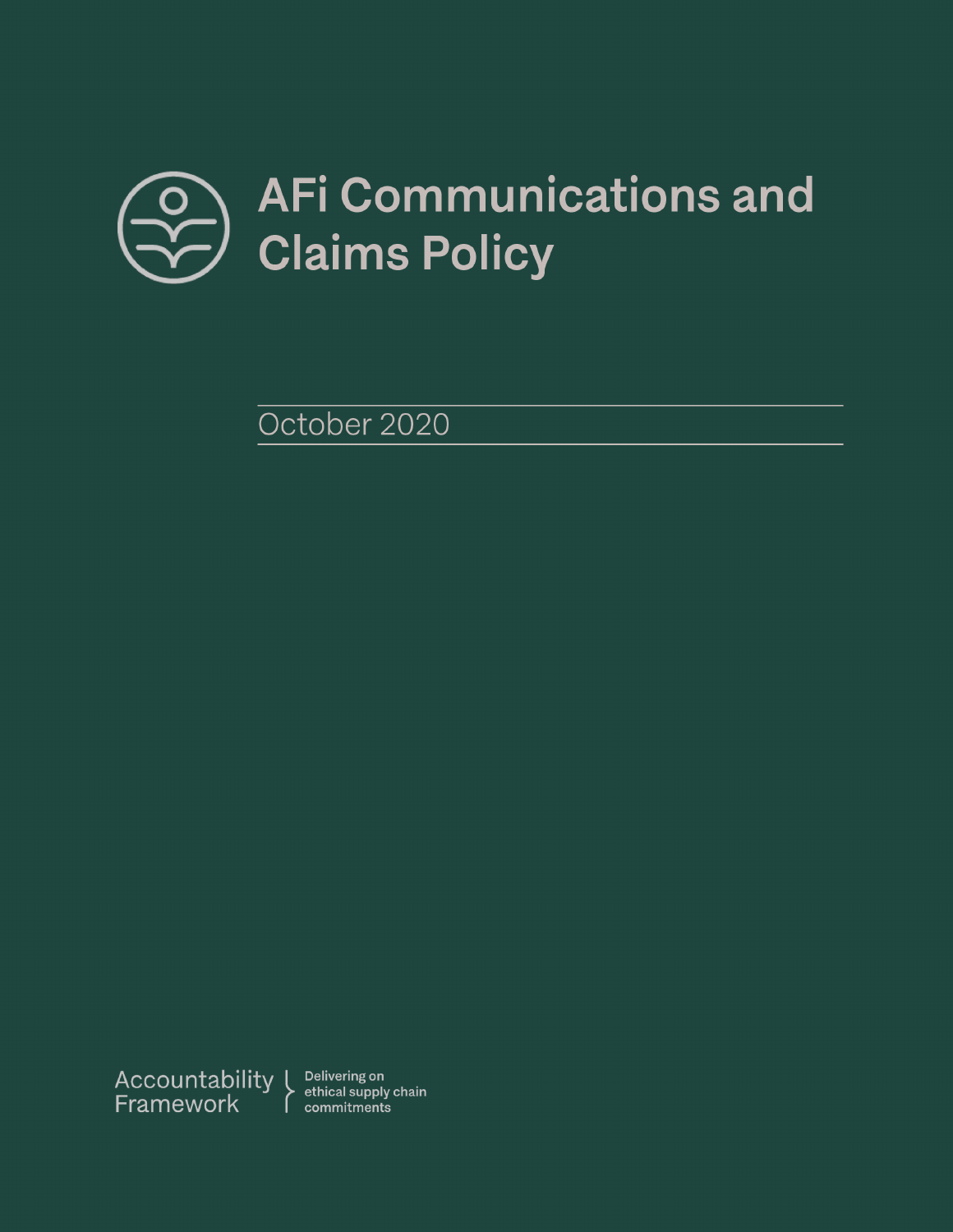© 2020 Accountability Framework initiative. All rights reserved.

DISCLAIMER: This work product is intended to be advisory only and is not intended to serve as a legal opinion or legal advice on the matters treated. The reader is encouraged to engage counsel to the extent required.

This resource is provided by the Accountability Framework initiative (AFi) to help companies and other users apply the Accountability Framework to achieve ethical supply chains. It is based on the full Accountability Framework version 1.0 (released in June 2019), which was created through a consultative process following applicable good practices for multistakeholder initiatives and which represents the consensus of the AFi Steering Group members that participated in its development. Current AFi Steering Group members (as of the publication date) include:



The AFi Backbone Team (secretariat) is co-led by the Rainforest Alliance and the Meridian Institute.





The AFi is funded by:



For more information on the AFi's governance and a full list of partners, please visit www.accountability-framework.org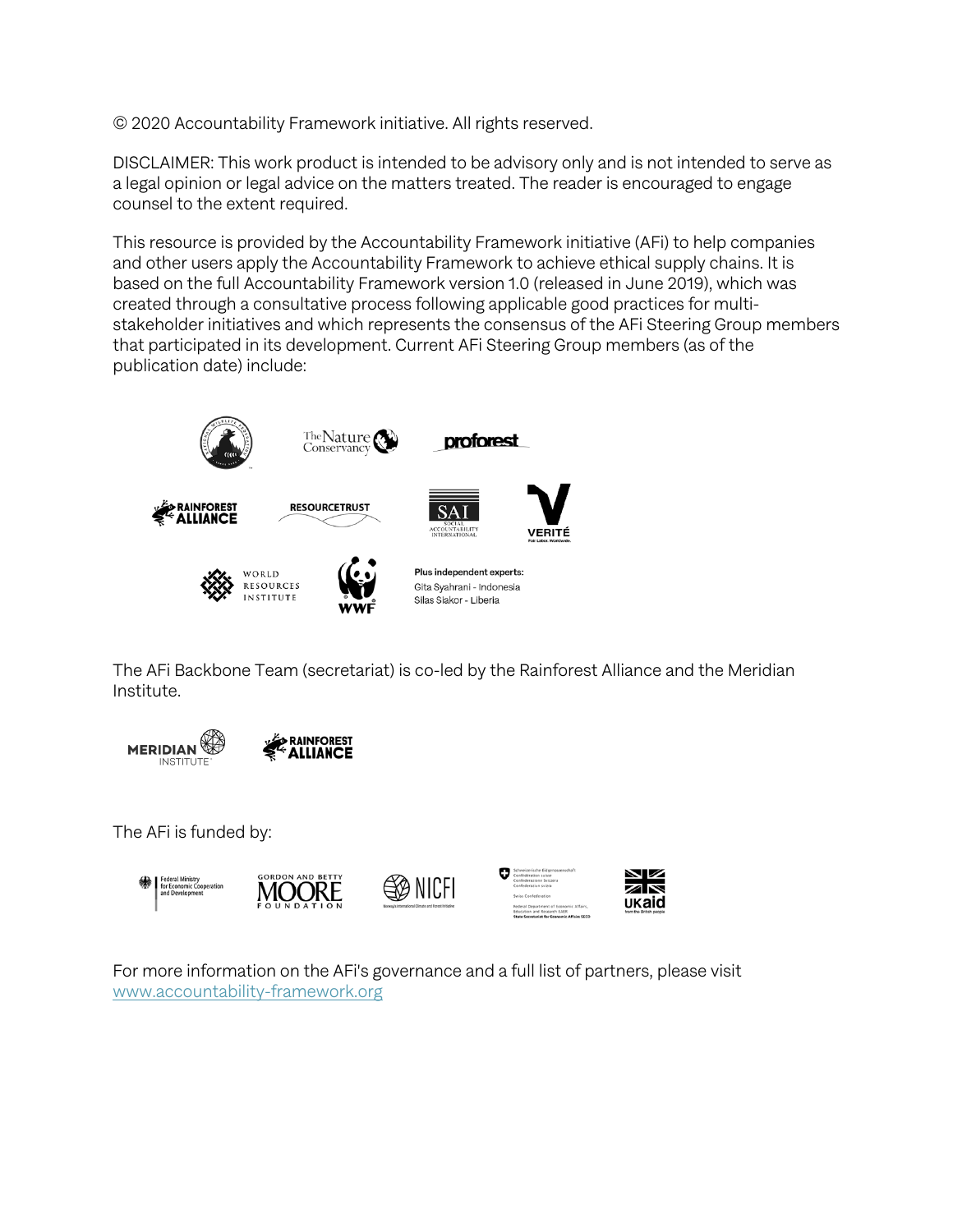### Overview

The Accountability Framework initiative (AFi) partners encourage companies to publicly communicate their support for the AFi and their use of the Accountability Framework to guide how they set, implement, and monitor their supply chain commitments. The AFi partners also welcome NGOs, governmental entities, other supply chain sustainability initiatives, and other stakeholders to publicly communicate their support for and use of the Accountability Framework. Clear and truthful communication by those using the Framework can help accelerate its adoption and demonstrate its value to all parties working to mainstream ethical supply chains.

The AFi provides guidance on two different types of communications and claims, which are distinct and complementary:

- This policy clarifies when and how companies and others may communicate about their use of, alignment with, or support for the Accountability Framework. For companies, such communications may pertain to the company's commitments as well as their implementation and monitoring systems and practices, as elaborated below. However, such communications should not speak to the performance of specific products or services of the company, nor to specific social or environmental outcomes.
- Separately, the AFi also specifies principles and guidance for companies to make credible claims about progress toward or fulfillment of their supply chain commitments; for this material, please see the Accountability Framework Core Principle 12 and Operational Guidance on Reporting, Disclosure, and Claims. This guidance specifies good practice for companies to make claims about the actions they are taking toward fulfilling commitments as well as the resulting progress toward or fulfillment of such commitments. Such claims may be made in relation to specific products (e.g., consumer goods or product lines), services, supply chains, or the company overall. They may pertain to the company's practices and systems and/or to the social and environmental outcomes associated with the company's operations and supply chains. Please see the above-referenced Framework sections for further detail.

For instance, if a company wishes to claim that its chocolate bars or palm oil supply chain are deforestation-free, it should consult Core Principle 12 and Operational Guidance on Reporting, Disclosure, and Claims for information on how to formulate and substantiate such claims in a credible manner. If a company wishes to communicate or make claims regarding the rigor of its commitments or its systems or practices for implementation or monitoring – in relation to the norms and guidance of the Accountability Framework – it should follow this policy.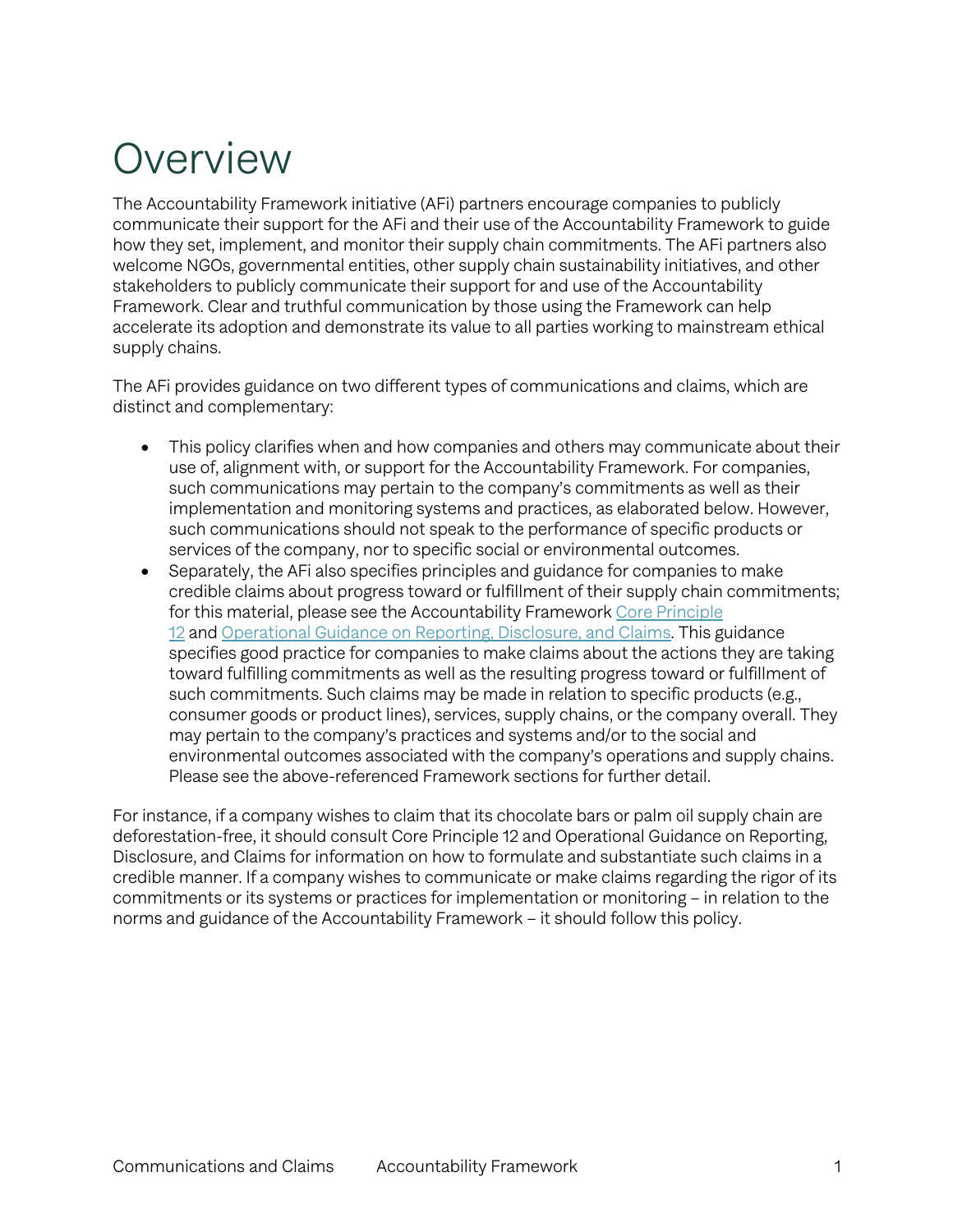# Communications and claims by companies

Companies that have applied or aligned with the Accountability Framework in their commitments, policies, initiatives, systems for supply chain management, monitoring, reporting, or other elements of managing an ethical supply chain are encouraged to communicate this publicly. To ensure truthful and well-substantiated statements and avoid ambiguity, any such communications should:

- explain, specifically, how the Framework has been applied and which aspects of the company's commitments, initiatives, or systems are aligned with it;
- include references to the relevant commitments, initiatives, or systems so that the nature of this alignment is evident and can be confirmed;
- specify the scope of the application or alignment for instance whether the company's use of the Framework pertains to its entire business or only to specific sectors, regions, business units, functions, or other components; and
- follow the additional guidelines for the applicable scenario(s) outlined below.

Companies should follow these guidelines for all communications about the Accountability Framework, including statements within published company documents (e.g., company supply chain commitments or sustainability reports) as well as communications through any other means (e.g., company websites, public statements, press releases, social media, presentations, etc.).

### Communications and claims about company commitments

Core Principles 1-3 specify the elements of a strong company commitment on the topics within the AFi scope. If a company's commitment aligns with all of these elements, the company may communicate that its commitment follows or is aligned with the Accountability Framework. Such communication should be accompanied by an explanation of how these Framework elements have been adopted. Use of the AFi's commitment self-assessment tool for this purpose is highly recommended. Example of permissible communication:

• [Company] is proud to release its new ethical sourcing policy, which aligns with the Accountability Framework's best practices for setting commitments related to deforestation, conversion, and human rights. See how [link to the filled-in selfassessment tool with references to the parts of the company's policy that align with each element of Core Principles 1-3].

If the commitment adheres to a portion of Core Principles 1-3 for one or more specific topics (i.e., 1.1: no-deforestation, 1.2: no-conversion; 2.2: rights of indigenous peoples and local communities; and/or 2.3: workers' rights) the company may communicate that its commitment aligns with the Accountability Framework for those specific topic(s), provided that: a) the commitment aligns with all of the elements for that topic; b) if the communication pertains to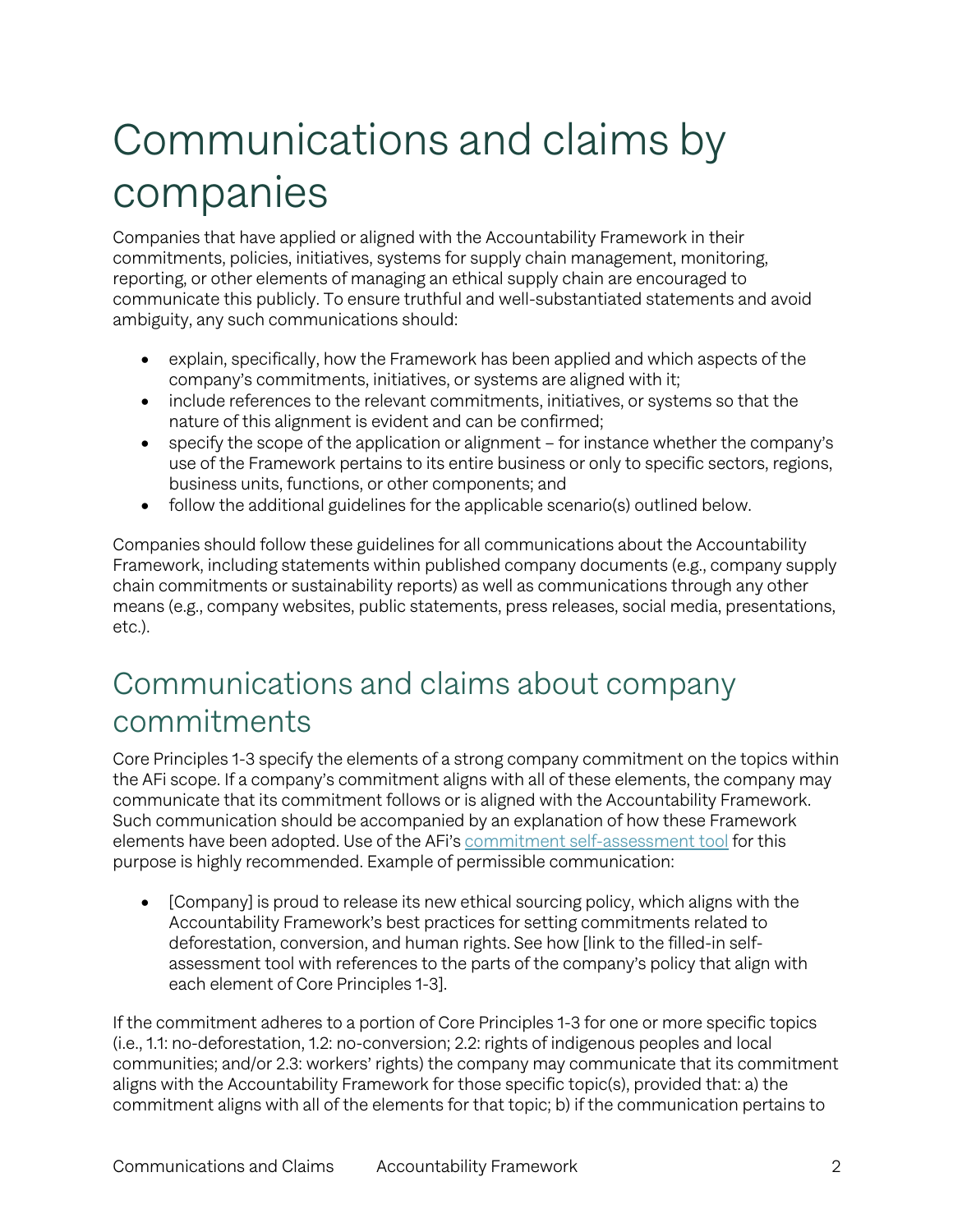the company's commitment on the rights of indigenous peoples and local communities or workers' rights, then the commitment also aligns with Core Principle 2.1, which specifies key commitment elements for all human rights topics; and c) the commitment also follows Core Principle 3. Such communication should be accompanied by an explanation of how the given elements have been adopted. Use of the AFi's commitment self-assessment tool for this purpose is highly recommended. Example of permissible communication:

• [Company's] strong workers' rights policy applies to all of its plantations and mills and follows the Accountability Framework's best practices for setting commitments on this topic. See how [link to the filled-in self-assessment tool with references to the parts of the company's policy that align with each element of Core Principles 2.1, 2.3, and 3 – i.e., those applicable to a workers' rights commitment].

#### Communications and claims about company systems or processes used to implement commitments

The Accountability Framework is intended to be used by companies to guide a variety of specific functions related to responsible production, sourcing, and investment. These include: supply chain mapping and traceability, supplier management, smallholder engagement, land acquisition and development, restoration and remediation, and engagement of a bank's borrowers, among others. Companies that follow the Accountability Framework for one or more such functions may communicate publicly about this, provided that they substantiate such communications with appropriate evidence, references, or links to additional detail. Examples of permissible communication:

- [Bank] follows responsible lending practices to protect forests, natural ecosystems, and human rights as part of any investment in agricultural development. We require our borrowers to follow the Accountability Framework (Core Principles 7, 8, and associated guidance), as well as the High Carbon Stock Approach (HCSA) where applicable, for any new land acquisition, plantation development, or infrastructure development. These requirements are stated in our ESG loan criteria and their fulfillment is independently verified.
- [Company] uses its buying power to help respect the rights of indigenous peoples and local communities by requiring its suppliers to follow effective FPIC processes as specified in the Accountability Framework. These requirements are specified in Section 7 of our supplier code, which informs all procurement decisions.
- [Company] is investing substantially in the 22,000 smallholders who supply 70% of our natural rubber latex. Between 2018 and 2020, we supported local NGOs to organize these producers into smalholder groups following the guidance of the Accountability Framework. These groups monitor compliance with [Company's] commitments to no deforestation and respect for human rights while helping our smallholder suppliers to improve productivity and land management.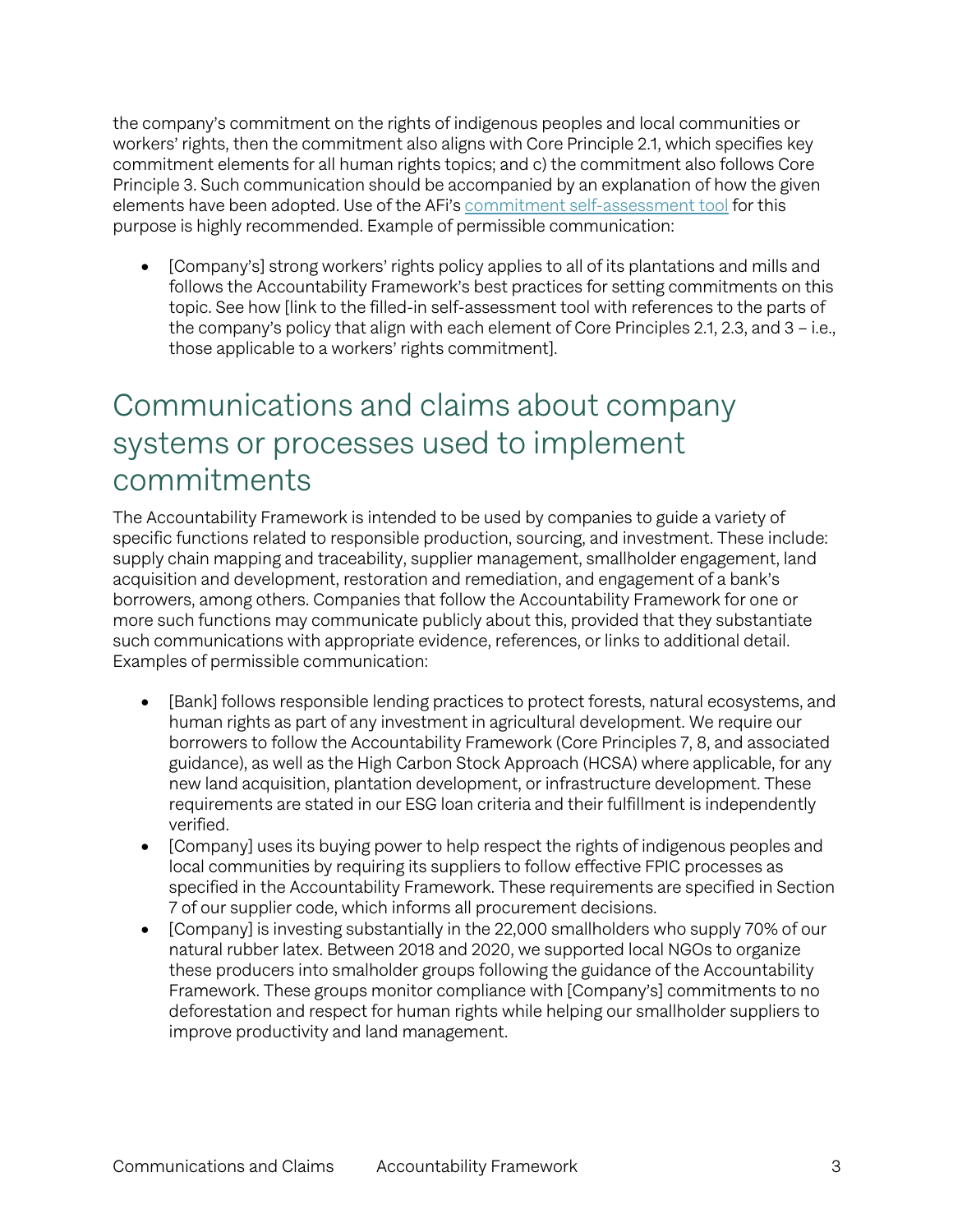### Communications and claims about systems or practices for monitoring, verification, reporting, or disclosure

Companies that monitor, verify, or report about their supply chain commitments in accordance with the relevant sections of the Accountability Framework may communicate this publicly. Similarly, companies that disclose information about their supply base and suppliers as specified in Section 3 of the Operational Guidance on Reporting, Disclosure, and Claims may communicate this publicly. Any such communication should be accompanied by an explanation of how the company's monitoring, verification, reporting, or disclosure adheres to the applicable sections of the Framework. Examples of permissible communication:

- [Company] monitors and verifies compliance of its cattle suppliers with our nodeforestation commitment in accordance with the Accountability Framework. Please visit this page for further explanation, verification terms of reference, and audit report summaries.
- [Company] reports progress toward its supply chain commitments in accordance with the Accountability Framework. See our latest sustainability report for further details.
- [Company] is committed to clear and transparent reporting on the environmental and social performance of its agricultural supply chains. We report annually in accordance with the applicable GRI reporting standards and in alignment with the Accountability Framework's reporting guidance. We also disclose forest-related risks, management activities, and impacts through CDP Forests.
- [Company] is a leader in transparency in the forestry sector. Since 2018, we have disclosed the boundaries of all company land holdings and the location of all company processing mills in Brazil, as well as other information disclosures specified in the Accountability Framework.

#### *Important note: do not claim certification, verification, or compliance related to the Accountability Framework*

The Accountability Framework is not a compliance standard or a certification scheme, and it does not have an assurance mechanism for auditing organizations' adherence to the Framework. Accordingly, companies should not claim or imply that they are certified or verified against the Accountability Framework by any certification/verification body, service provider, or other entity. To avoid potential confusion, companies should not use the word "comply" or "compliance" in describing how they use the Framework or how their commitments, systems, or initiatives relate to it. Rather, compliance claims should be made in relation to the company's own commitments and/or to external standards or policies that are intended to support certification/verification. Claims made in relation to the company's commitments should be specified and substantiated in accordance with Core Principle 12.3 and the Operational Guidance on Reporting, Disclosure, and Claims.

Finally, companies should not claim or imply that the AFi or its partners have assessed the organization or its programs, operations, supply chains, or products. Examples of *impermissible* communications or claims: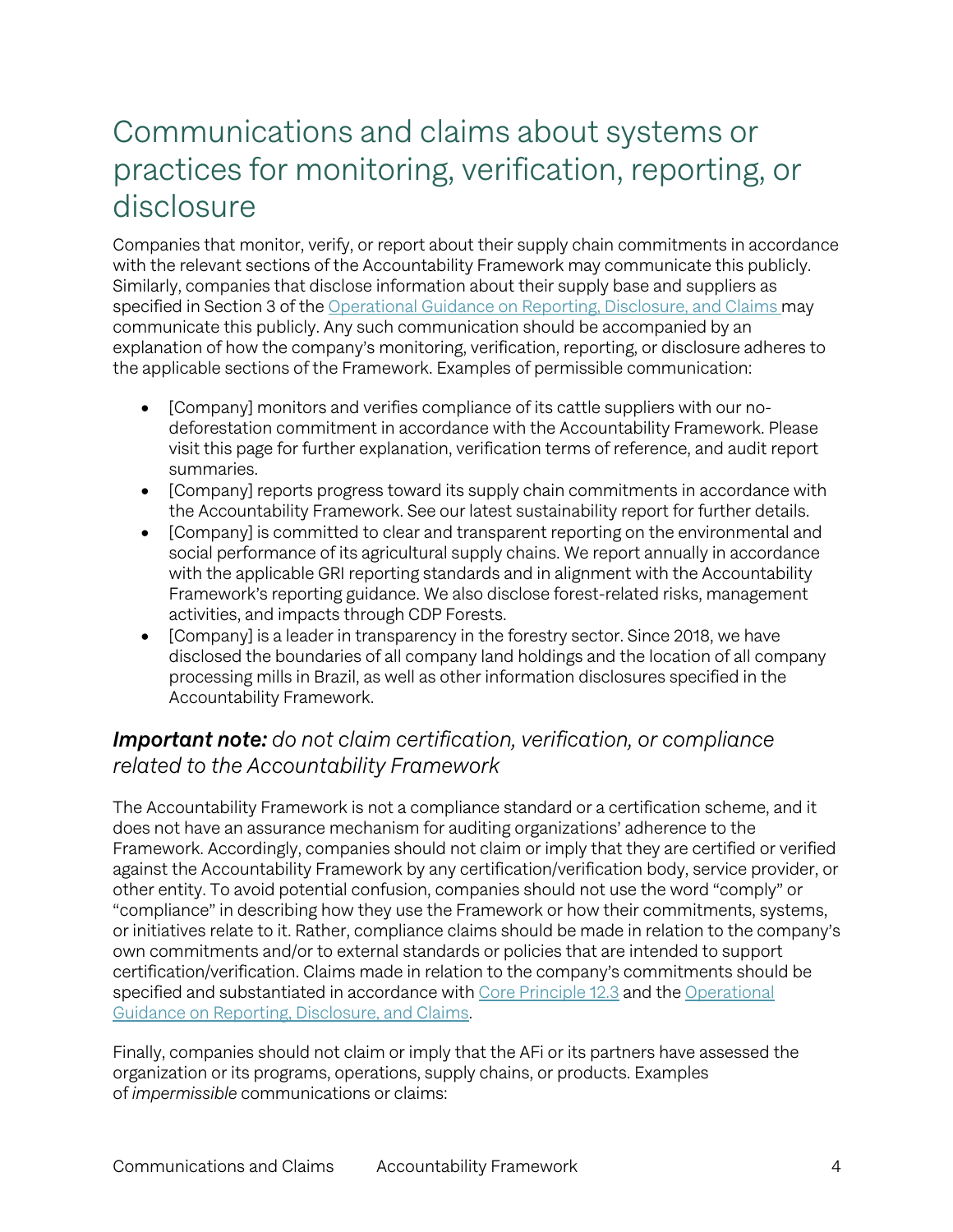- [Company] complies with the Accountability Framework.
- [Auditing firm] has verified that [Company] follows the Accountability Framework.
- According to the Accountability Framework initiative, [Company] is a supplier of ethically produced soybeans.

### Communications by organizations other than companies

Organizations other than companies – such as NGOs, community groups, producers' associations, government agencies, and other supply chain sustainability programs or initiatives – are also invited to communicate their support for or use of the Accountability Framework. Specifically:

- Such organizations are encouraged to communicate their support for or endorsement of the Accountability Framework and to encourage its use by companies or others with whom they work.
- If such organizations have applied to Framework in specific ways, this may also be communicated, provided that the communication is truthful and the ways in which the Framework were applied are clearly described and substantiated (if necessary), for instance by including references to the policies, methodologies, initiatives, or other mechanisms by which the Framework was applied.

Examples of permissible communication by organizations other than companies include:

- [Certification standard] follows internationally accepted norms, definitions, and good practices by incorporating key references and requirements from the ILO, HCSA, HCV Resource Network, and the Accountability Framework. Please see this document for a summary of these key areas of alignment.
- [Civil society organization] endorses the Accountability Framework as a roadmap for effective implementation of supply chain commitments related to deforestation, conversion, and human rights and urges companies involved in the soy, beef, palm oil, cocoa, rubber, and pulp and timber sectors to apply it fully.
- [Reporting initiative] is actively working to align its reporting standard with the Accountability Framework's elements on setting commitments, implementation, monitoring, and verification. Please click here to see a crosswalk analysis between the 2019 reporting standard and the Accountability Framework.